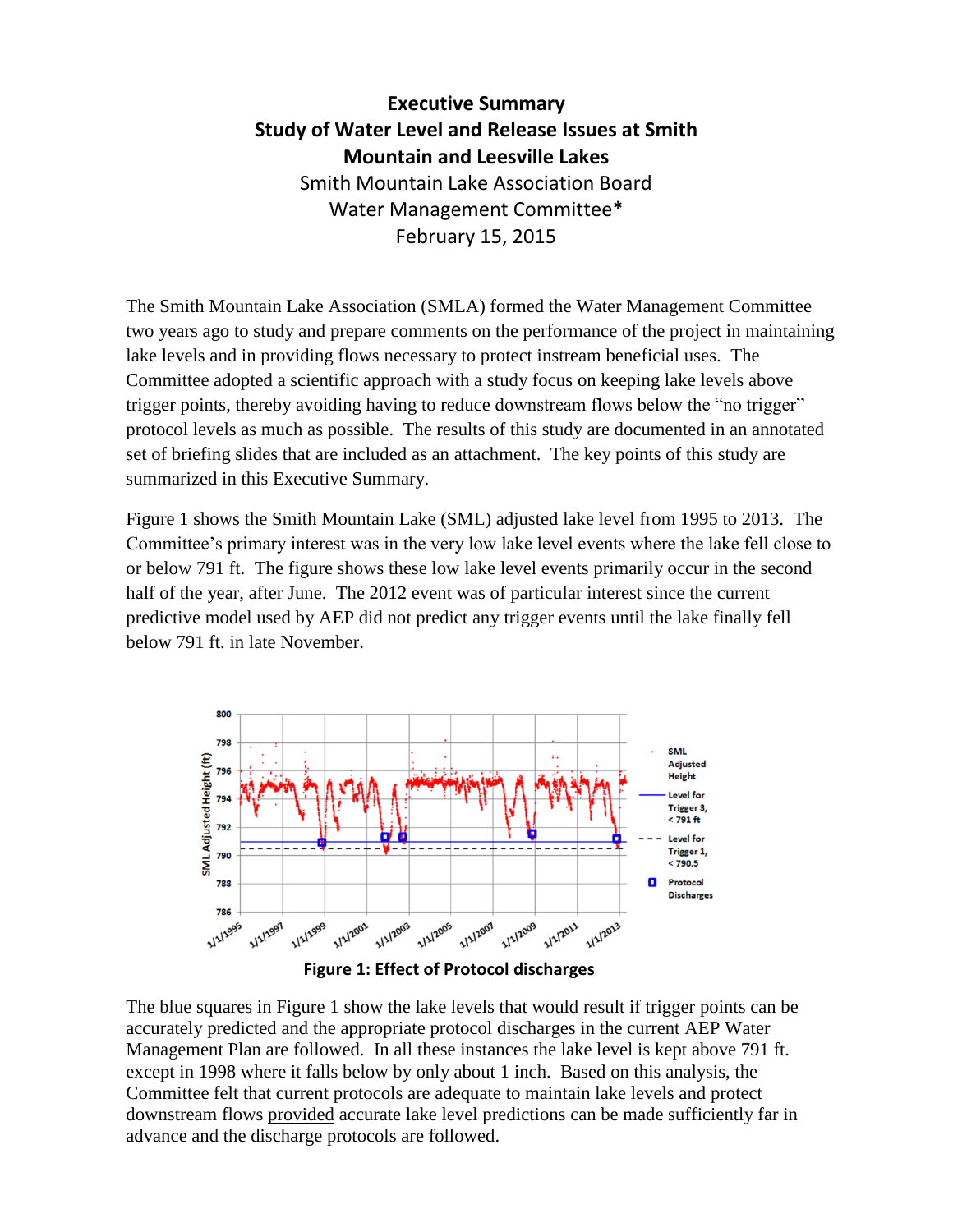Over the past two years, the Committee has examined the factors that might control lake level and analyzed the performance of different simulation methods. Based on the results of this analysis, the Committee now believes:

- 1. Heavy localized rain storms can cause significant changes in lake level, sometimes in excess of 2 ft. within a day or two, which cannot be predicted by the current model. However, since the current predictive model is always re-initialized to the new lake level after such events, these localized storms will not affect long-range predictive accuracy.
- 2. Most of the other factors examined by the Committee do not appear at this time to cause lake level fluctuations more than a few inches and are not considered responsible for the very low lake events seen in Figure 1.
- 3. The very low lake level events seen in Figure 1 do appear to be a combination of prolonged rainfall deficits after June coupled with low winter groundwater recharge in the January-April time period. Figure 2 shows the lowest lake level reached in the second half of the year plotted against the rainfall surplus or deficit in the June to December time period, converted to feet of lake height. All of the lake levels below 792 ft. are associated with rainfall deficits
- 4. Prolonged rainfall deficits appear to be the primary cause for low lake events with reduced groundwater flows in the June-July time period from low winter recharge acting as a contributing factor. This result suggests there is a possibility to better predict the likelihood of such low lake events based on good groundwater models and NOAA drought predictions.



Note: Surplus/deficits are converted to Feet of Lake Level

## **Figure 2: Lowest Lake Level vs Rainfall Surplus/Deficit**

5. Based on the past history shown in Figure 1, low lake levels that can cause trigger points typically occur every 4 to 7 years, although the new discharge protocols may change this behavior.